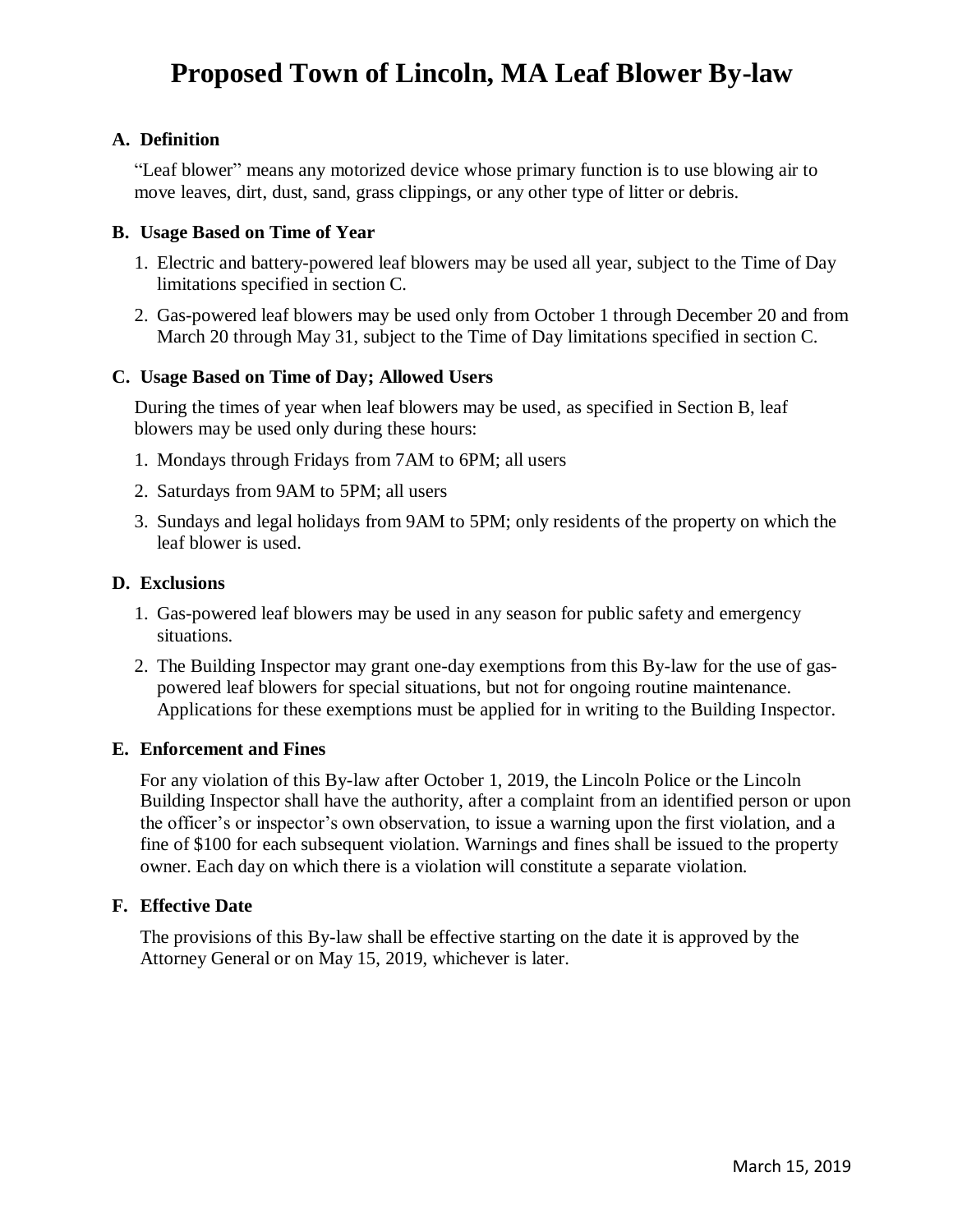## **Responses to Frequently Asked Questions From the Leaf Blower Study Committee**

## *Isn't the proposed bylaw just a "ban" on leaf blowers?*

The proposed By-law is *not* a "ban" on leaf blowers. It creates what we think are reasonable regulations on their use, including time of year usage for gas-powered leaf blowers and time of day usage on all leaf blowers. The By-law allows for almost unfettered use of leaf blowers during the traditional spring and fall clean-up seasons, while also allowing for use of gas powered leaf blowers for emergencies.

## **What usage of leaf blowers is allowed by the By-law?**

Sections B and C of the By-law describe the dates and times for allowed use. Here is a summary of that information in table form..

| <b>Leaf Blower Type</b> | Dates allowed                                          |
|-------------------------|--------------------------------------------------------|
| Electric/Battery        | All year                                               |
| Gasoline                | March 20–May 31, Oct. 15-Dec. 20, emergency situations |

| <b>Days</b>     | <b>Times allowed</b> | <b>Operators</b>                |
|-----------------|----------------------|---------------------------------|
| Monday-Friday   | 7AM-6PM              | Anyone                          |
| Saturday        | 9AM-5PM              | Anyone                          |
| Sunday/Holidays | 9AM-5PM              | Residents on their own property |

### *Why does the By-law distinguish between gas and electric/battery powered leaf blowers?*

Currently, most models of electric/battery powered leaf blowers are not as powerful as gas powered leaf blowers, and thus are not as efficient in moving big piles of leaves (often wet) that exist during the traditional spring and fall clean-up periods. This By-law accommodates that difference. However, as a community that values clean energy, a zero carbon footprint, and quality of life for all residents we believe it is appropriate to encourage the use of less polluting equipment.

# *Is this By-law just the beginning of an effort to ban all power landscape equipment?*

No. The Leaf Blower Study Committee is focused only on leaf blowers because of their substantive difference from other power equipment, due to (i) the combination of the pure-tone noise they emanate, due to the blower, that travels long distances and easily through walls, (ii) the air pollution caused by the dust and other debris (including fecal matter) that is atomized by the wind vortex created by the machines, and (iii) the air pollution from the two-stroke engines. Leaf blowers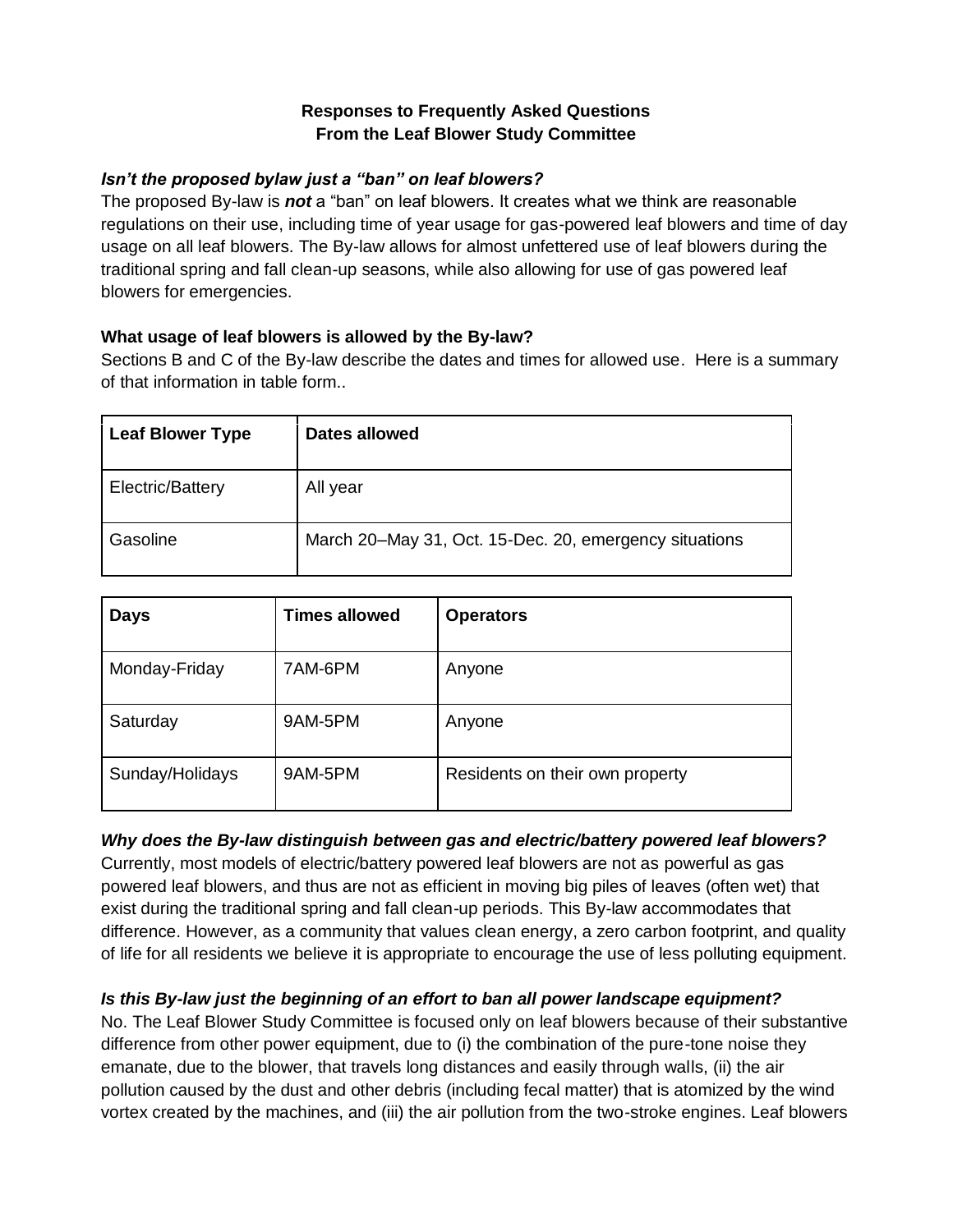have become ubiquitous in year round manicuring of landscapes; which is why over 170 communities around the world have regulated leaf blowers. To our knowledge, none of those communities have also attempted to regulate other power landscape equipment. Nor have they moved to ban cars or motorcycles. Further, no one has the power to "ban" or regulate anything without going through the necessary process by which any regulation comes into effect, which includes the work necessary to get the proposal on the Warrant for Town Meeting, and then the requirement of a vote at Town Meeting.

## *Will the By-law create an unnecessary burden on local enforcement officials?*

We don't believe so. Our General and Zoning By-laws, not to mention state and federal laws, include many restrictions that are not being constantly policed, but depend on the cooperation of the people. The existence of the rules themselves is intended to promote compliance. We expect that the police or the building inspector would get involved only in more extreme situations.

## *Does the By-law penalize the property owner or the contractor?*

The By-law provides for penalties to be assessed only against the property owner. You are responsible for the activities on your own property.

# *Does the By-law place a hardship on homeowners and landscapers to convert their equipment to electric?*

The By-law does require the use of electric/battery powered leaf blowers for the summer and winter seasons (as defined by specific dates in the By-law, section B). However, section E of the By-law provides that fines will not go into effect until October 1, 2019. Thus there will be no need to use electric/battery powered leaf blowers prior to December 20, 2019. Given that there is minimal use of leaf blowers during the winter, most residents/contractors will have until May 31, 2020 to acquire electric/battery powered leaf blowers. There clearly is a cost involved, but given the Town's overwhelming adoption of green energy and carbon neutral principles, we believe this is a cost that we should be willing to bear.

## *We have 2-acre zoning – why is this By-law needed?*

While 2-acre minimum lot sizes is the current requirement in Lincoln, about 40% of single-family houses have smaller lot-sizes. In addition, many Lincolnites live in condos or multi-family residences that are closely spaced. Even with lots of 2 acres or larger, the sound and air pollution from a leaf-blower easily crosses lot lines, especially gas blowers whose sound is generally louder and carries further than sound from electric blowers.

### *Why doesn't the By-law regulate only 2-cycle leaf blowers?*

Leaf blowers create the same amount of noise pollution and the same dust pollution whether they use 2-cycle or 4-cycle engines, and whether gas or battery/electric powered. Certainly 4-cycle engines are quieter, but the pure-tone sound created by the blower is the same.

### *Why not limit the By-law to only certain parts of Town?*

Residents from all different parts of Lincoln have registered complaints about leaf-blower use on our on-line complaint form. The sound from leaf blowers can also be heard well beyond the